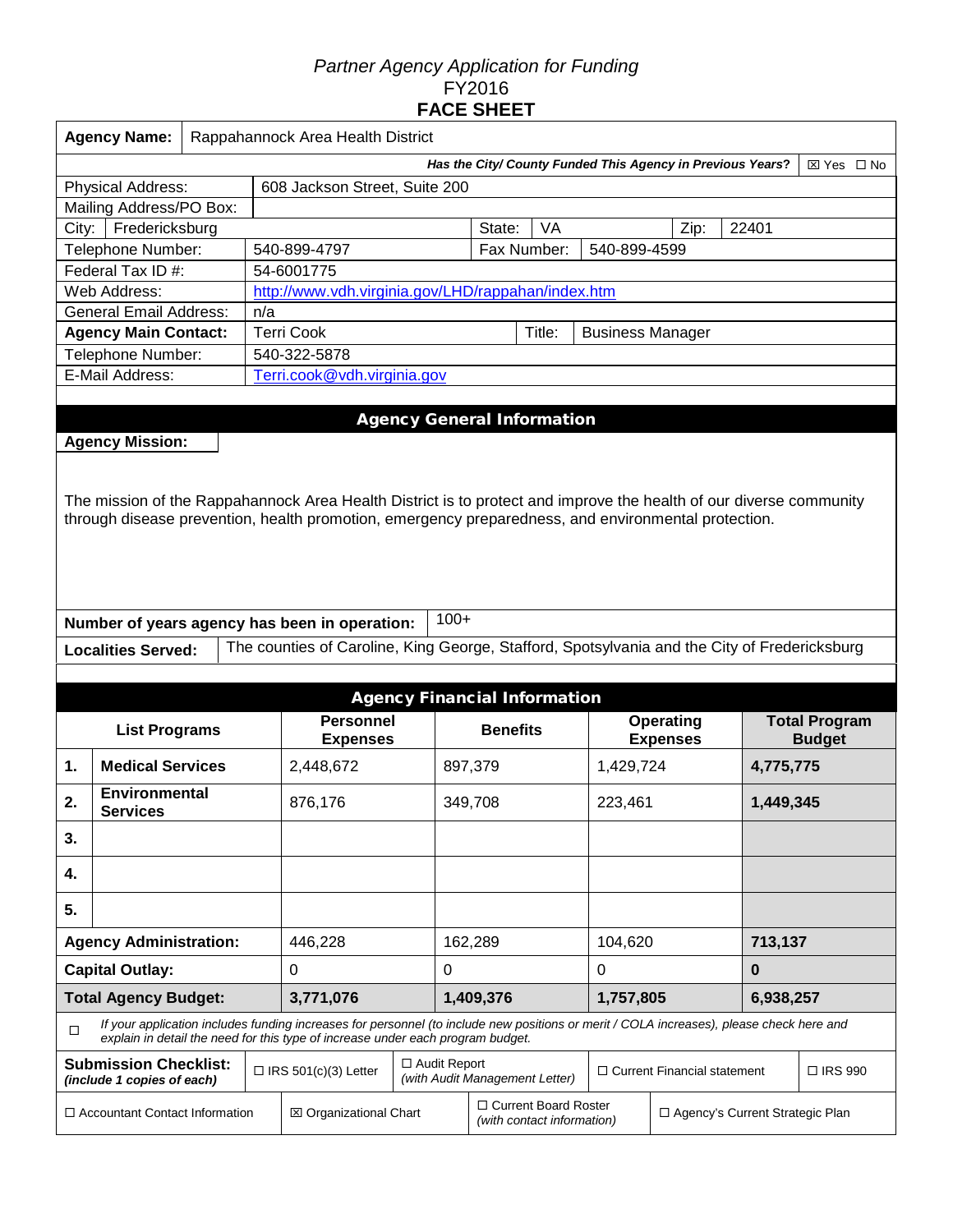## *Partner Agency Funding Application FY 2016 BUDGET EXPLANATIONS*

*Agency Name: Page 2*

Rappahannock Area Health District

#### **Agency Administrative Expenses:**

**In the box below, provide an overview of the administrative costs detailed on the face sheet for the agency as a whole. Please provide justification for and specific amounts of administrative costs that are defrayed by locality funds. If your agency is requesting an increase or decrease in administrative funding, please describe, in detail, the reasons for these changes. (The description should not exceed 15 lines of text.)**

The Rappahannock Area Health District (RAHD) is requesting level funding from each of the localities within Planning District 16. RAHD is not requesting additional funding for administrative costs.

#### **Capital Outlay:**

**In the box below, provide an overview of the capital expenses detailed on the face sheet for the agency as a whole. Please provide justification for and specific amounts of capital costs that are defrayed by locality funds. (The description should not exceed 10 lines of text.)**

No capital funding is requested.

#### **Personnel Expenses (General):**

**In the box below, provide an overview of any increases or decreases in general personnel expenses for the agency. This would include any planned or projected merit or COLA increases, or new positions being requested. Also include a description of any changes to agency benefits structure or cost. (The description should not exceed 10 lines of text.)**

The Rappahannock Area Health District is requesting level funding from each of the localities within Planning District 16. RAHD is not requesting additional funding for personnel expenses.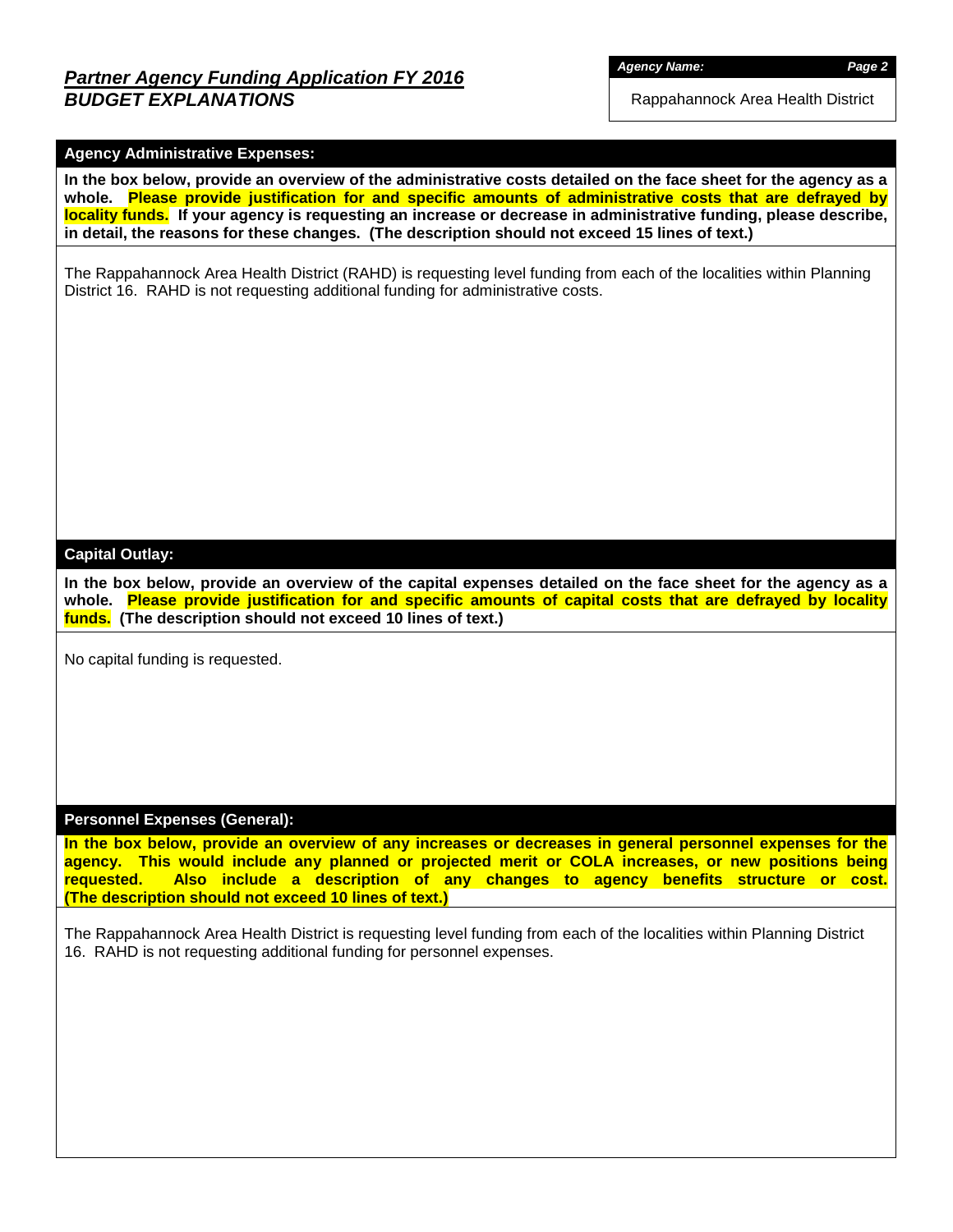# *Partner Agency Funding Application FY 2016 BUDGET EXPLANATIONS*

*Agency Name: Page 3*

Rappahannock Area Health District

| <b>Budget Information</b>                                                                                                                                                                                      |                                                             |           |           |  |  |  |  |  |  |  |
|----------------------------------------------------------------------------------------------------------------------------------------------------------------------------------------------------------------|-------------------------------------------------------------|-----------|-----------|--|--|--|--|--|--|--|
| Please complete the following chart with the financial information for the agency as a whole. In each area include the<br>budget specifically allocated to your agency from each locality/entity listed below. |                                                             |           |           |  |  |  |  |  |  |  |
|                                                                                                                                                                                                                | FY2014 Actual<br><b>FY2015 Budgeted</b><br>FY2016 Projected |           |           |  |  |  |  |  |  |  |
| <b>Caroline</b>                                                                                                                                                                                                | 283,665                                                     | 275,404   | 275,404   |  |  |  |  |  |  |  |
| Fredericksburg                                                                                                                                                                                                 | 414,280                                                     | 414,280   | 414,280   |  |  |  |  |  |  |  |
| <b>King George</b>                                                                                                                                                                                             | 308,415                                                     | 308,415   | 308,415   |  |  |  |  |  |  |  |
| Spotsylvania                                                                                                                                                                                                   | 647,569                                                     | 647,569   | 647,569   |  |  |  |  |  |  |  |
| <b>Stafford</b>                                                                                                                                                                                                | 535,938                                                     | 535,938   | 535,938   |  |  |  |  |  |  |  |
| <b>United Way</b>                                                                                                                                                                                              | $\Omega$                                                    | 0         | $\Omega$  |  |  |  |  |  |  |  |
| <b>Grants</b>                                                                                                                                                                                                  | 1,606,762                                                   | 1,569,148 | 1,569,148 |  |  |  |  |  |  |  |
| <b>Client Fees</b>                                                                                                                                                                                             | 884,936                                                     | 850,104   | 850,104   |  |  |  |  |  |  |  |
| <b>Fundraising</b>                                                                                                                                                                                             | 0                                                           | 0         | $\Omega$  |  |  |  |  |  |  |  |
| <b>Other</b> (explain below)                                                                                                                                                                                   | 2,531,123                                                   | 2,337,399 | 2,337,399 |  |  |  |  |  |  |  |
| <b>Total Agency Budget</b><br>for PD16                                                                                                                                                                         | 7,212,688                                                   | 6,938,257 | 6,938,257 |  |  |  |  |  |  |  |

Detail below what is included in the category 'Other':

"Other" is the allocation received from the Commonwealth of Virginia – Department of Health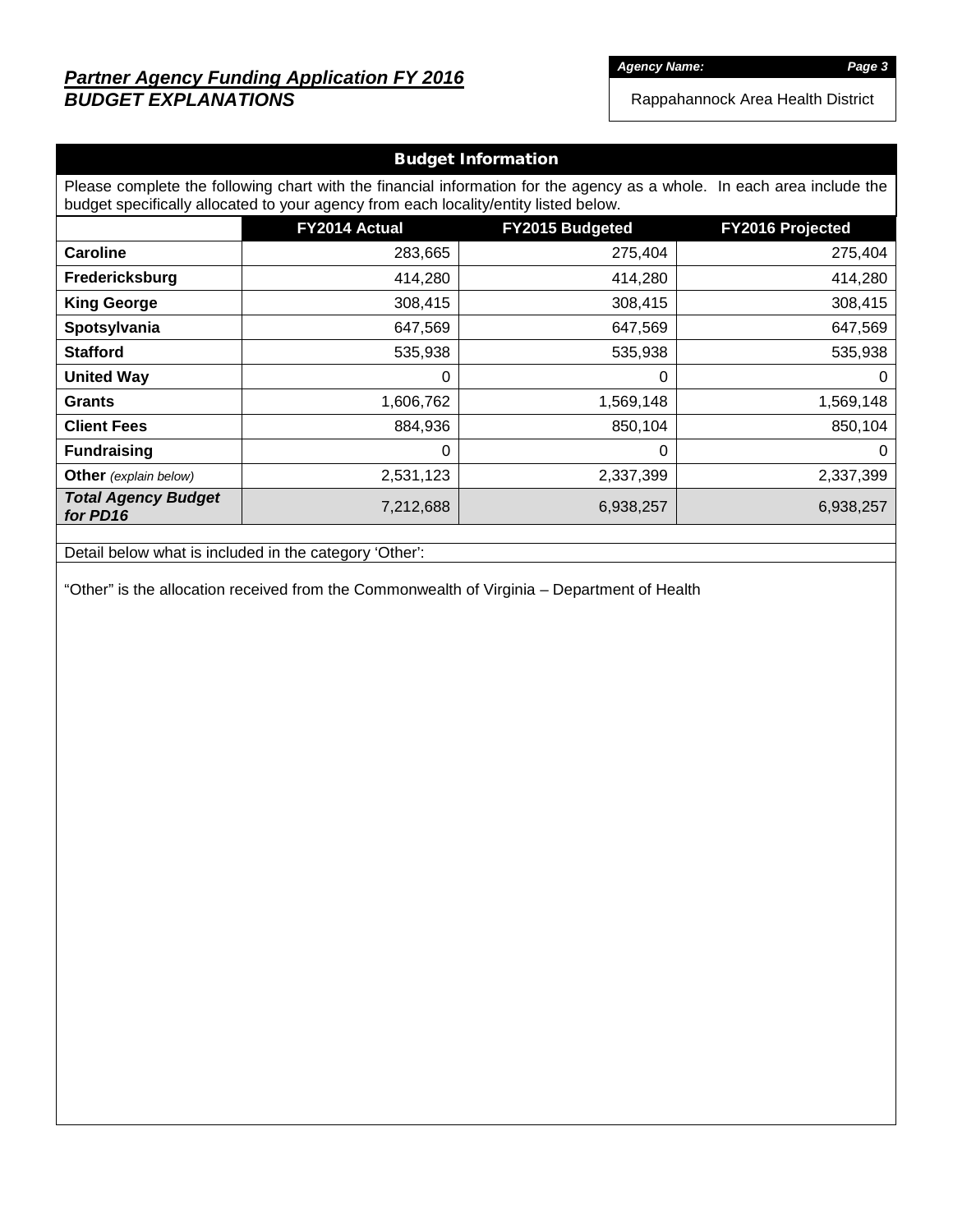# *Partner Agency Funding Application FY 2016 BUDGET EXPLANATIONS*

*Agency Name: Page 4*

Rappahannock Area Health District

Please detail below any legislative initiatives or issues that may impact the agency for the upcoming year and how you are planning for them. This could include new legislation that may increase or decrease projected funding at any level (Federal/State/Local), or could affect grants or designated funds as they are currently received. If you are aware of "outside" funding sources that will expire or be reduced on a set cycle or date, please note those below and how you are planning for them.

It is possible that VDH may introduce legislation to the General Assembly to increase some VDH-related fees. In addition, per the Governor's request, VDH (including RAHD) submitted a proposed 7% budget reduction package for SFY16.

Please note that VDH's legislative package and initiatives originate from VDH Central Office in Richmond.

Please detail below any identified agency needs or areas of concern that are currently not being addressed in your funding request. This could include training or technical assistance for specific areas, administrative support for a program or service, evaluation of current programs, or consultation for strategic planning, board support, or fundraising.

Currently, the Rappahannock Area Health District (RAHD) operates a very large maternity program that provides prenatal and postpartum care to mainly indigent and uninsured women in Planning District 16. The program is costly to operate with expenditures of approximately \$1.1 million per fiscal year. Given RAHD's decreasing budget, this raises concerns about the funding for this important program. The program currently generates only approximately \$70,000 per year in revenue.

Given RAHD's current budget, which has diminished over time, there are positions the Health District does not have funding to fill. This is mainly due to state funding reductions and the cost of the maternity program. Moreover, the current fee structure for medical and environmental health services does not cover the operating costs of these programs.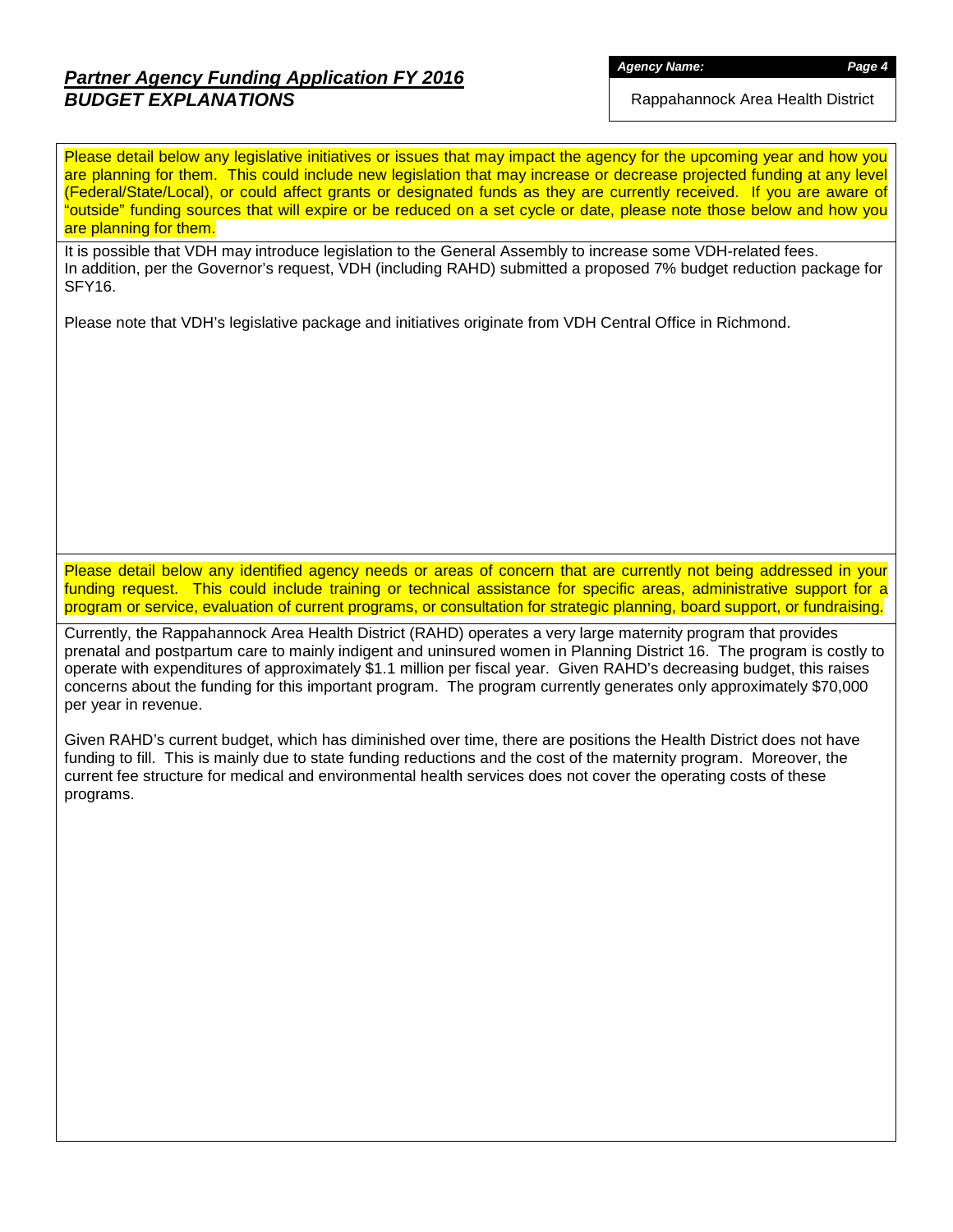# *Partner Agency Funding Application FY 2016 LOCALITY NOTES*

*Agency Name: Page 5*

Rappahannock Area Health District

| Please use the area below to provide any locality specific notes or statements that may be relevant to your<br>application. |
|-----------------------------------------------------------------------------------------------------------------------------|
|                                                                                                                             |
| City of Fredericksburg:                                                                                                     |
| None                                                                                                                        |
|                                                                                                                             |
|                                                                                                                             |
|                                                                                                                             |
| Caroline County:                                                                                                            |
| None                                                                                                                        |
|                                                                                                                             |
|                                                                                                                             |
|                                                                                                                             |
|                                                                                                                             |
| King George County:                                                                                                         |
| None                                                                                                                        |
|                                                                                                                             |
|                                                                                                                             |
|                                                                                                                             |
|                                                                                                                             |
| Spotsylvania County:<br>None                                                                                                |
|                                                                                                                             |
|                                                                                                                             |
|                                                                                                                             |
|                                                                                                                             |
| <b>Stafford County:</b>                                                                                                     |
| None                                                                                                                        |
|                                                                                                                             |
|                                                                                                                             |
|                                                                                                                             |
|                                                                                                                             |
|                                                                                                                             |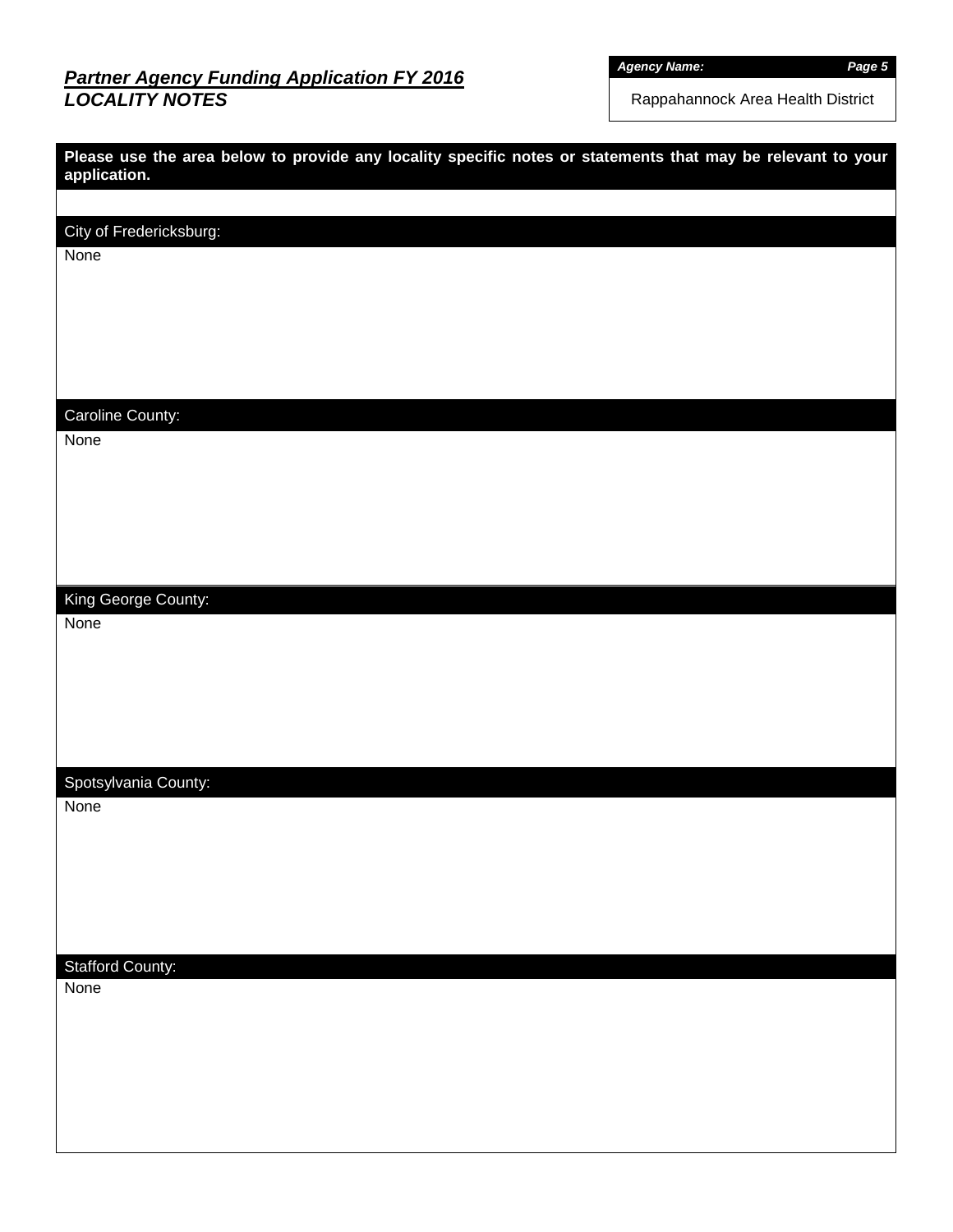*Partner Agency Funding Application FY2016 PROGRAM INFORMATION* 

*Program Name: Page 6* 

Medical Services

| Each agency submitting a funding request must fill out the following pages for each program                                                                                                                                                                                                                                                                                                                                                                                                                                                                                                                                                                                                                                                                                                                                                                                                                              |  |  |  |  |  |  |  |  |  |  |  |
|--------------------------------------------------------------------------------------------------------------------------------------------------------------------------------------------------------------------------------------------------------------------------------------------------------------------------------------------------------------------------------------------------------------------------------------------------------------------------------------------------------------------------------------------------------------------------------------------------------------------------------------------------------------------------------------------------------------------------------------------------------------------------------------------------------------------------------------------------------------------------------------------------------------------------|--|--|--|--|--|--|--|--|--|--|--|
| serving citizens within the region and for which funding is requested. Any incomplete                                                                                                                                                                                                                                                                                                                                                                                                                                                                                                                                                                                                                                                                                                                                                                                                                                    |  |  |  |  |  |  |  |  |  |  |  |
| applications or programs that do not have a full application will not be considered for funding.                                                                                                                                                                                                                                                                                                                                                                                                                                                                                                                                                                                                                                                                                                                                                                                                                         |  |  |  |  |  |  |  |  |  |  |  |
| PLEASE do not include any unrequested information. Each locality reserves the right to request                                                                                                                                                                                                                                                                                                                                                                                                                                                                                                                                                                                                                                                                                                                                                                                                                           |  |  |  |  |  |  |  |  |  |  |  |
| additional information once the application has been submitted.                                                                                                                                                                                                                                                                                                                                                                                                                                                                                                                                                                                                                                                                                                                                                                                                                                                          |  |  |  |  |  |  |  |  |  |  |  |
| Is this a new program?<br>□ Yes ⊠ No                                                                                                                                                                                                                                                                                                                                                                                                                                                                                                                                                                                                                                                                                                                                                                                                                                                                                     |  |  |  |  |  |  |  |  |  |  |  |
| <b>District Director</b>                                                                                                                                                                                                                                                                                                                                                                                                                                                                                                                                                                                                                                                                                                                                                                                                                                                                                                 |  |  |  |  |  |  |  |  |  |  |  |
|                                                                                                                                                                                                                                                                                                                                                                                                                                                                                                                                                                                                                                                                                                                                                                                                                                                                                                                          |  |  |  |  |  |  |  |  |  |  |  |
| Telephone Number:<br>540-322-5930<br>E-Mail Address:<br>Brooke.Rossheim@vdh.virginia.gov                                                                                                                                                                                                                                                                                                                                                                                                                                                                                                                                                                                                                                                                                                                                                                                                                                 |  |  |  |  |  |  |  |  |  |  |  |
|                                                                                                                                                                                                                                                                                                                                                                                                                                                                                                                                                                                                                                                                                                                                                                                                                                                                                                                          |  |  |  |  |  |  |  |  |  |  |  |
| Program Purpose/Description: (the following description should not exceed 10 lines of text)<br>1.                                                                                                                                                                                                                                                                                                                                                                                                                                                                                                                                                                                                                                                                                                                                                                                                                        |  |  |  |  |  |  |  |  |  |  |  |
|                                                                                                                                                                                                                                                                                                                                                                                                                                                                                                                                                                                                                                                                                                                                                                                                                                                                                                                          |  |  |  |  |  |  |  |  |  |  |  |
| The Rappahannock Area Health District provides high quality clinical patient care in specific medical areas to the<br>residents of the counties of Caroline, King George, Spotsylvania, Stafford and the City of Fredericksburg. RAHD<br>protects the public through detection, treatment and follow-up of residents with communicable diseases.                                                                                                                                                                                                                                                                                                                                                                                                                                                                                                                                                                         |  |  |  |  |  |  |  |  |  |  |  |
| Justification of Need: (Please state clearly why this service should be provided to the citizens of the region and why the localities should<br>2.<br>consider this funding request. If this is a new program, be sure to include the benefit to the region for funding a new request. The following<br>should not exceed 10 lines of text, and should include the most recent data available.)<br>In Fiscal Year 2014 the Rappahannock Area Health District performed 15,593 patient visits. With the continued<br>stagnant economy, the need for health department services continues to increase. The medical program consists of<br>the Women, Infants and Children (WIC) Program, maternity care, family planning, chronic disease, communicable<br>diseases including sexually transmitted diseases, tuberculosis and rabies, immunization services, refugee services and<br>the Every Woman's Life (EWL) Program. |  |  |  |  |  |  |  |  |  |  |  |
| Program Collaboration: (The following should describe, in detail, examples of collaborative efforts and key partnerships between your                                                                                                                                                                                                                                                                                                                                                                                                                                                                                                                                                                                                                                                                                                                                                                                    |  |  |  |  |  |  |  |  |  |  |  |
|                                                                                                                                                                                                                                                                                                                                                                                                                                                                                                                                                                                                                                                                                                                                                                                                                                                                                                                          |  |  |  |  |  |  |  |  |  |  |  |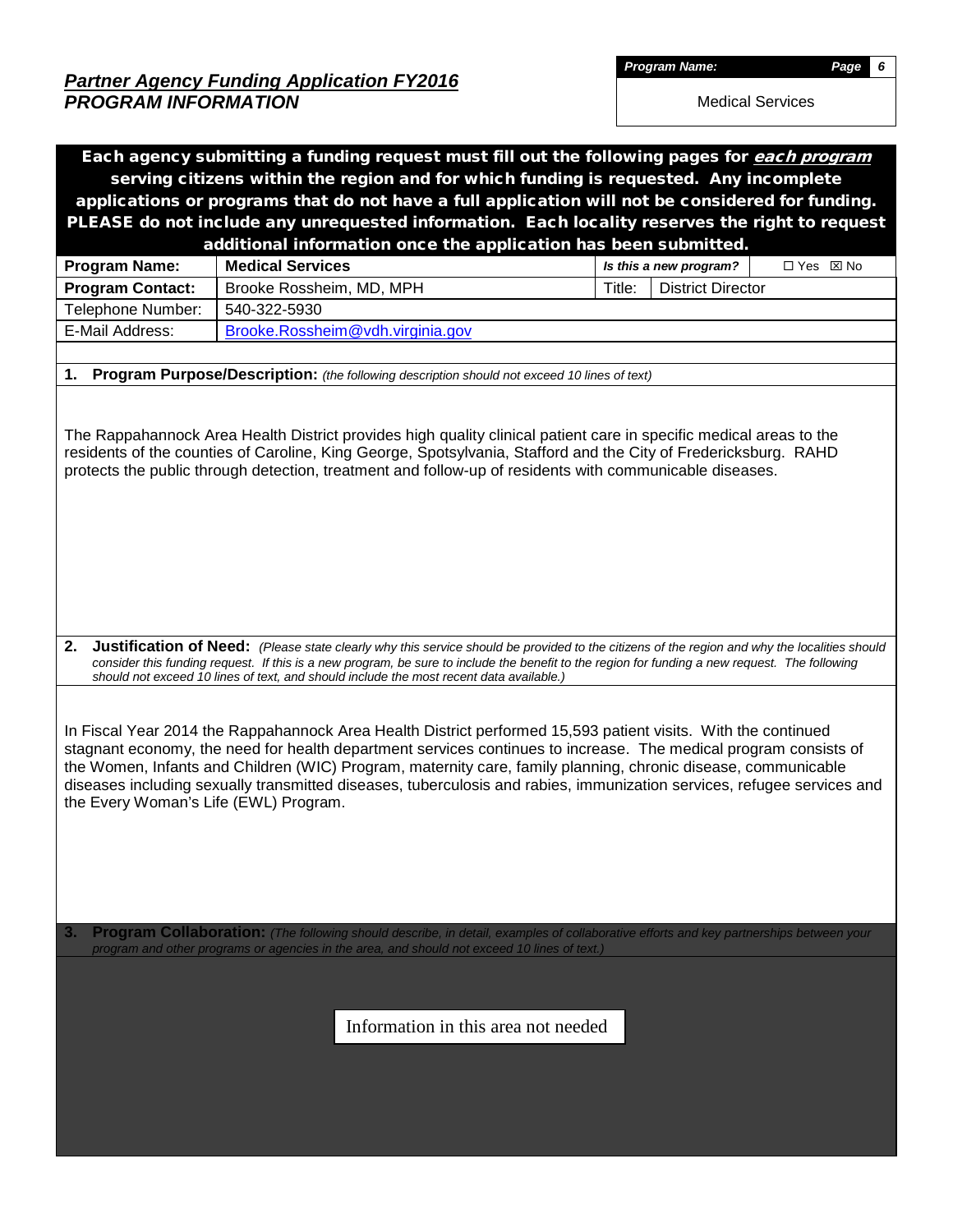#### *Partner Agency Funding Application FY 2016 PROGRAM INFORMATION*

*Program Name: Page 7* 

Medical Services

**4. Program Audience and Service Delivery:** *(The following should describe the program's intended audience or client base and how those clients are served. This should include the location of the service and what geographic areas are served or targeted for service. If your program has specific entry or application criteria, please describe it below. Please do not exceed 10 lines of text.)*

Information in this area not needed

**5. Client Fees:** *(Please describe the fees clients must pay for the services provided in this program, and how those fees are determined.)*

**6. Budget Information:** *(Please complete the following chart with the financial information for this program. In each area include the dollars specifically allocated/requested for this program.)*

|                                         | FY2014 Actual | FY2015 Budgeted | FY2016 Projected |
|-----------------------------------------|---------------|-----------------|------------------|
| Caroline                                | 206,553       | 206,116         | 206,116          |
| Fredericksburg                          | 310,710       | 270,520         | 270,520          |
| <b>King George</b>                      | 231,311       | 222,720         | 222,720          |
| Spotsylvania                            | 385,677       | 402,116         | 402,116          |
| <b>Stafford</b>                         | 401,677       | 367,991         | 367,991          |
| <b>United Way</b>                       | 0             | 0               | $\overline{0}$   |
| <b>Grants</b>                           | 1,598,171     | 1,569,148       | 1,569,148        |
| <b>Client Fees</b>                      | 625,942       | 620,000         | 620,000          |
| <b>Fundraising</b>                      | $\Omega$      | $\mathbf{0}$    |                  |
| <b>Other</b>                            | 1,101,035     | 1,117,164       | 1,117,164        |
| <b>Total Program Budget</b><br>for PD16 | 4,861,076     | 4,775,775       | 4,775,775        |

**Please indicate, in detail, reasons for increases or decreases in the amounts requested for FY2016. Include whether these changes come from increases in personnel, benefits, or operating expenses. If an increase is being requested, please describe the impact not receiving an increase would have on the program. In particular, please describe in detail if any increase is sought for new positions or personnel.**

Level funding is requested from each Locality for FY2016.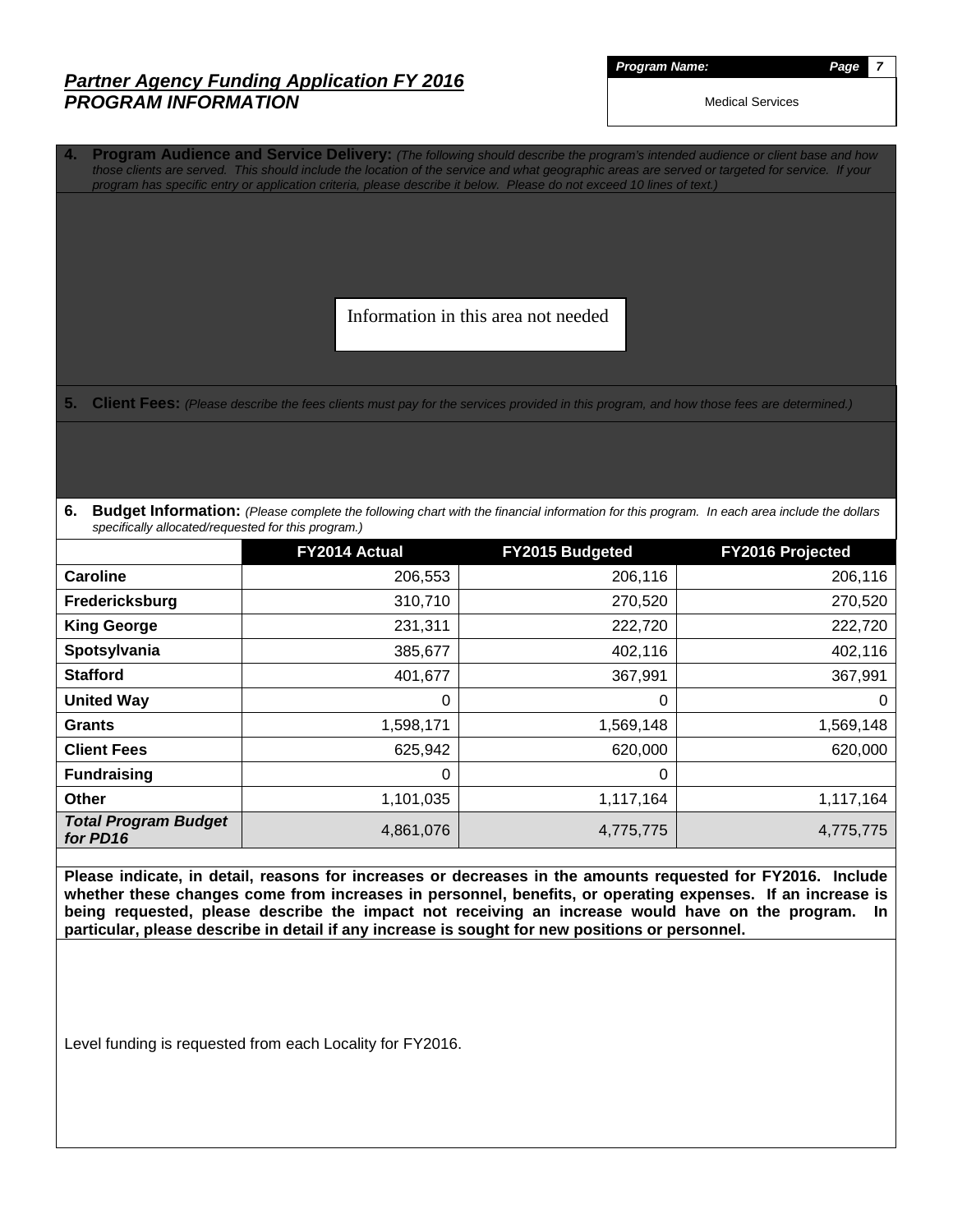# *Partner Agency Funding Application FY 2016 SERVICE DATA*

*Program Name: Page 8* 

**Rappahannock Area Health District**

| <b>Program Service Data:</b>                                                                                                                                                                                                                                                                                    |        |                     |           |                                     |               |               |                  |              | <b>Service Period:</b>            |                                     | July 1, 2013    | to                        | June 30, 2014 |
|-----------------------------------------------------------------------------------------------------------------------------------------------------------------------------------------------------------------------------------------------------------------------------------------------------------------|--------|---------------------|-----------|-------------------------------------|---------------|---------------|------------------|--------------|-----------------------------------|-------------------------------------|-----------------|---------------------------|---------------|
|                                                                                                                                                                                                                                                                                                                 |        | <b>Total Served</b> |           |                                     | <b>Gender</b> |               | <b>Race</b>      |              |                                   |                                     |                 |                           |               |
| <b>Locality Served</b>                                                                                                                                                                                                                                                                                          | FY2014 |                     | FY2016*   | <b>Male</b>                         |               | <b>Female</b> | <b>Caucasian</b> |              | <b>African</b><br><b>American</b> | <b>Asian</b>                        | <b>Hispanic</b> | <b>American</b><br>Indian | <b>Other</b>  |
| Fredericksburg                                                                                                                                                                                                                                                                                                  |        | 5257                | 5500      |                                     |               |               |                  |              |                                   |                                     |                 |                           |               |
| <b>Caroline</b>                                                                                                                                                                                                                                                                                                 |        | 1356                | 1400      |                                     |               |               |                  |              |                                   |                                     |                 |                           |               |
| <b>King George</b>                                                                                                                                                                                                                                                                                              |        | 1292                | 1350      |                                     |               |               |                  |              |                                   | Information in this area not needed |                 |                           |               |
| Spotsylvania                                                                                                                                                                                                                                                                                                    |        | 3468                | 3600      |                                     |               |               |                  |              |                                   |                                     |                 |                           |               |
| <b>Stafford</b>                                                                                                                                                                                                                                                                                                 |        | 4220                | 4400      |                                     |               |               |                  |              |                                   |                                     |                 |                           |               |
| Other                                                                                                                                                                                                                                                                                                           |        |                     |           |                                     |               |               |                  |              |                                   |                                     |                 |                           |               |
| <b>Total</b>                                                                                                                                                                                                                                                                                                    |        | 15,593              | 16,250    |                                     |               |               |                  |              |                                   |                                     |                 |                           |               |
| *Please include the projected number to be served in each locality for the upcoming fiscal year.                                                                                                                                                                                                                |        |                     |           |                                     |               |               |                  |              |                                   |                                     |                 |                           |               |
|                                                                                                                                                                                                                                                                                                                 |        |                     |           | <b>Age Groups</b>                   |               |               |                  |              | <b>Income Levels</b>              |                                     |                 |                           |               |
| <b>Locality Served</b>                                                                                                                                                                                                                                                                                          |        |                     |           |                                     |               |               |                  | <b>Under</b> | $$10,000 -$                       | $$20,000 -$                         | $$40,000 -$     | Over                      |               |
|                                                                                                                                                                                                                                                                                                                 | $0-4$  | $5 - 10$            | $11 - 13$ | $14 - 18$                           | $19 - 25$     | $26 - 40$     | $41 - 60$        | $60 +$       | \$10,000                          | \$19,000                            | \$39,000        | \$59,000                  | \$60,000      |
| <b>Fredericksburg</b>                                                                                                                                                                                                                                                                                           |        |                     |           |                                     |               |               |                  |              |                                   |                                     |                 |                           |               |
| <b>Caroline</b>                                                                                                                                                                                                                                                                                                 |        |                     |           |                                     |               |               |                  |              |                                   |                                     |                 |                           |               |
| <b>King George</b>                                                                                                                                                                                                                                                                                              |        |                     |           | Information in this area not needed |               |               |                  |              |                                   |                                     |                 |                           |               |
| <b>Spotsylvania</b>                                                                                                                                                                                                                                                                                             |        |                     |           |                                     |               |               |                  |              |                                   |                                     |                 |                           |               |
| <b>Stafford</b>                                                                                                                                                                                                                                                                                                 |        |                     |           |                                     |               |               |                  |              |                                   |                                     |                 |                           |               |
| <b>Other</b>                                                                                                                                                                                                                                                                                                    |        |                     |           |                                     |               |               |                  |              |                                   |                                     |                 |                           |               |
| <b>Total</b>                                                                                                                                                                                                                                                                                                    |        |                     |           |                                     |               |               |                  |              |                                   |                                     |                 |                           |               |
| Please describe below your data collection methodology and tracking measures. Indicate systems or processes that are used and responsible<br>parties. Please also describe how your projections are determined for the upcoming year. If any of the above information is not available, please<br>indicate why: |        |                     |           |                                     |               |               |                  |              |                                   |                                     |                 |                           |               |
|                                                                                                                                                                                                                                                                                                                 |        |                     |           |                                     |               |               |                  |              |                                   |                                     |                 |                           |               |
|                                                                                                                                                                                                                                                                                                                 |        |                     |           |                                     |               |               |                  |              |                                   |                                     |                 |                           |               |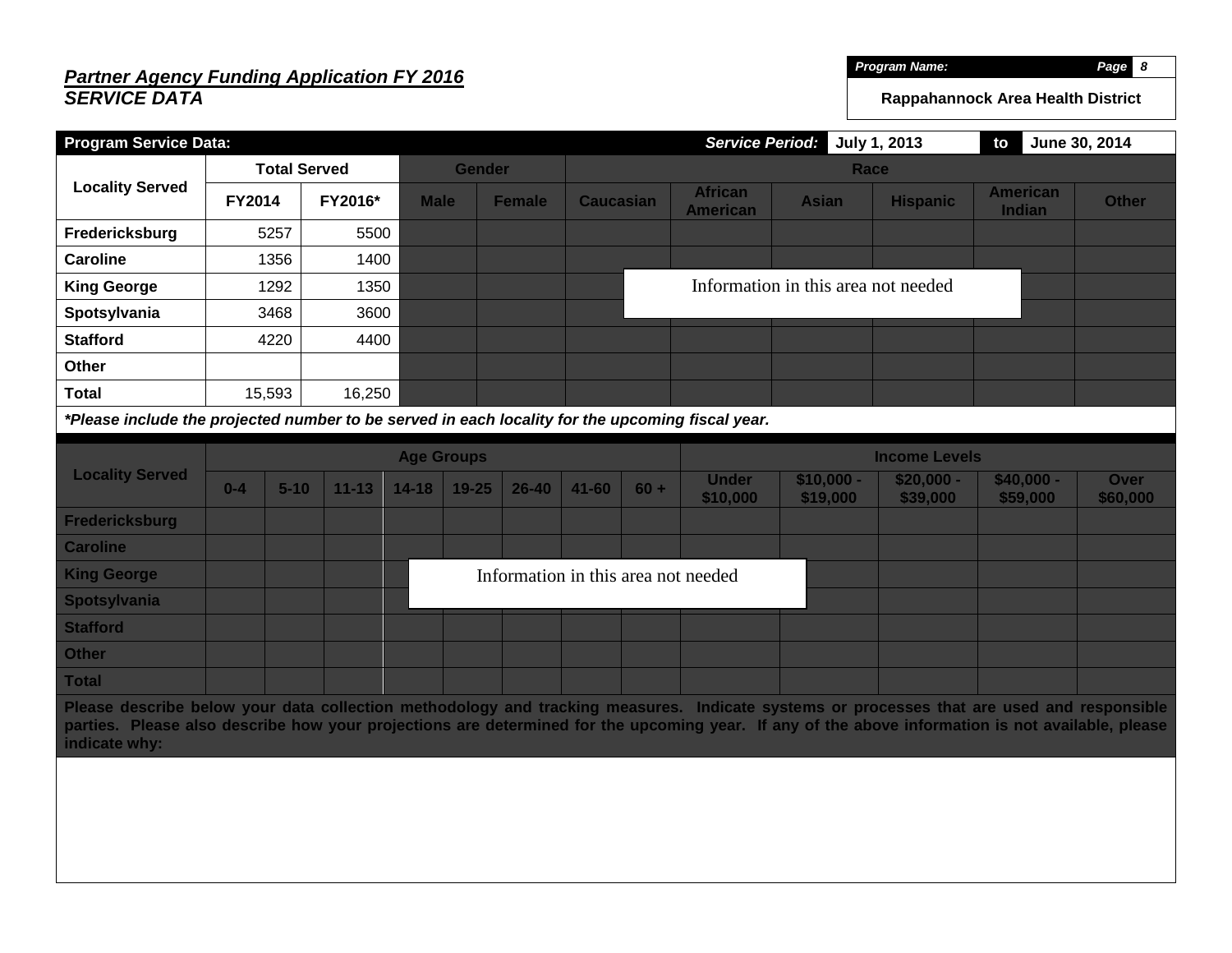*Partner Agency Funding Application FY2016 PROGRAM INFORMATION* 

*Program Name: Page 9* 

Environmental Health Services

| Each agency submitting a funding request must fill out the following pages for each program                                                                                                                                                                                                                                                                                                                                                                                                                                                                                                                                                                                                                         |                                                                                                                                                                                                                                                                                                |                                     |  |        |                        |                                   |  |  |  |  |  |
|---------------------------------------------------------------------------------------------------------------------------------------------------------------------------------------------------------------------------------------------------------------------------------------------------------------------------------------------------------------------------------------------------------------------------------------------------------------------------------------------------------------------------------------------------------------------------------------------------------------------------------------------------------------------------------------------------------------------|------------------------------------------------------------------------------------------------------------------------------------------------------------------------------------------------------------------------------------------------------------------------------------------------|-------------------------------------|--|--------|------------------------|-----------------------------------|--|--|--|--|--|
| serving citizens within the region and for which funding is requested. Any incomplete<br>applications or programs that do not have a full application will not be considered for funding.                                                                                                                                                                                                                                                                                                                                                                                                                                                                                                                           |                                                                                                                                                                                                                                                                                                |                                     |  |        |                        |                                   |  |  |  |  |  |
|                                                                                                                                                                                                                                                                                                                                                                                                                                                                                                                                                                                                                                                                                                                     |                                                                                                                                                                                                                                                                                                |                                     |  |        |                        |                                   |  |  |  |  |  |
|                                                                                                                                                                                                                                                                                                                                                                                                                                                                                                                                                                                                                                                                                                                     | PLEASE do not include any unrequested information. Each locality reserves the right to request                                                                                                                                                                                                 |                                     |  |        |                        |                                   |  |  |  |  |  |
|                                                                                                                                                                                                                                                                                                                                                                                                                                                                                                                                                                                                                                                                                                                     | additional information once the application has been submitted.                                                                                                                                                                                                                                |                                     |  |        |                        |                                   |  |  |  |  |  |
| <b>Program Name:</b>                                                                                                                                                                                                                                                                                                                                                                                                                                                                                                                                                                                                                                                                                                | <b>Environmental Health Services</b>                                                                                                                                                                                                                                                           |                                     |  |        | Is this a new program? | □ Yes ⊠ No                        |  |  |  |  |  |
| <b>Program Contact:</b>                                                                                                                                                                                                                                                                                                                                                                                                                                                                                                                                                                                                                                                                                             | <b>Brent McCord</b>                                                                                                                                                                                                                                                                            |                                     |  | Title: |                        | Environmental Health Manager, Sr. |  |  |  |  |  |
| Telephone Number:                                                                                                                                                                                                                                                                                                                                                                                                                                                                                                                                                                                                                                                                                                   | 540-322-5933                                                                                                                                                                                                                                                                                   |                                     |  |        |                        |                                   |  |  |  |  |  |
| E-Mail Address:                                                                                                                                                                                                                                                                                                                                                                                                                                                                                                                                                                                                                                                                                                     | Brent.Mccord@vdh.virginia.gov                                                                                                                                                                                                                                                                  |                                     |  |        |                        |                                   |  |  |  |  |  |
|                                                                                                                                                                                                                                                                                                                                                                                                                                                                                                                                                                                                                                                                                                                     |                                                                                                                                                                                                                                                                                                |                                     |  |        |                        |                                   |  |  |  |  |  |
| 1.<br>Program Purpose/Description: (the following description should not exceed 10 lines of text)                                                                                                                                                                                                                                                                                                                                                                                                                                                                                                                                                                                                                   |                                                                                                                                                                                                                                                                                                |                                     |  |        |                        |                                   |  |  |  |  |  |
|                                                                                                                                                                                                                                                                                                                                                                                                                                                                                                                                                                                                                                                                                                                     | Provide protection of the public's health through environmental health oversight.                                                                                                                                                                                                              |                                     |  |        |                        |                                   |  |  |  |  |  |
| 2.                                                                                                                                                                                                                                                                                                                                                                                                                                                                                                                                                                                                                                                                                                                  | Justification of Need: (Please state clearly why this service should be provided to the citizens of the region and why the localities should<br>consider this funding request. If this is a new program, be sure to include the benefit to the region for funding a new request. The following |                                     |  |        |                        |                                   |  |  |  |  |  |
| should not exceed 10 lines of text, and should include the most recent data available.)<br>Through regulations and laws of the Commonwealth, the Environmental Health Program ensures the safety of the<br>residents of the Rappahannock Area Health District through environmental and public health programs including:<br>restaurant permitting and inspections, temporary food event permitting, onsite sewage disposal system permitting,<br>alternative discharging sewage system permitting, private well permitting, rabies control program, marina program,<br>hotel/motel program, migrant labor camp program, environmental complaint investigation, and other general<br>environmental health programs. |                                                                                                                                                                                                                                                                                                |                                     |  |        |                        |                                   |  |  |  |  |  |
| 3.                                                                                                                                                                                                                                                                                                                                                                                                                                                                                                                                                                                                                                                                                                                  | Program Collaboration: (The following should describe, in detail, examples of collaborative efforts and key partnerships between your<br>program and other programs or agencies in the area, and should not exceed 10 lines of text.)                                                          |                                     |  |        |                        |                                   |  |  |  |  |  |
|                                                                                                                                                                                                                                                                                                                                                                                                                                                                                                                                                                                                                                                                                                                     |                                                                                                                                                                                                                                                                                                | Information in this area not needed |  |        |                        |                                   |  |  |  |  |  |
|                                                                                                                                                                                                                                                                                                                                                                                                                                                                                                                                                                                                                                                                                                                     |                                                                                                                                                                                                                                                                                                |                                     |  |        |                        |                                   |  |  |  |  |  |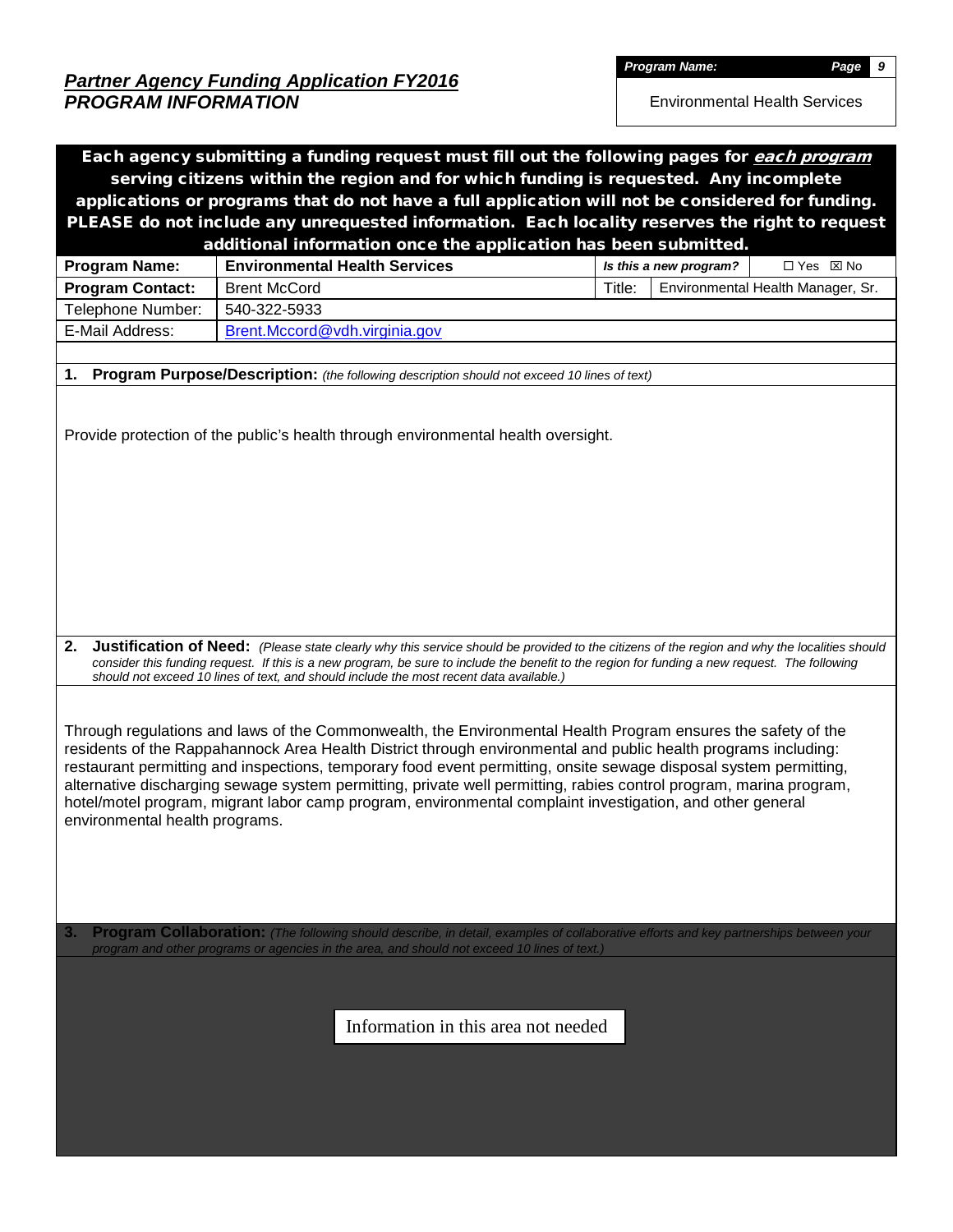#### *Partner Agency Funding Application FY 2016 PROGRAM INFORMATION*

*Program Name: Page 10*

Environmental Health Services

**4. Program Audience and Service Delivery:** *(The following should describe the program's intended audience or client base and how those clients are served. This should include the location of the service and what geographic areas are served or targeted for service. If your program has specific entry or application criteria, please describe it below. Please do not exceed 10 lines of text.)*

Information in this area not needed

**5.** Client Fees: (Please describe the fees clients must pay for the services provided in this program, and how those fees are determined.)

**6. Budget Information:** *(Please complete the following chart with the financial information for this program. In each area include the dollars specifically allocated/requested for this program.)*

|                                         | FY2014 Actual | <b>FY2015 Budgeted</b> | <b>FY2016 Projected</b> |
|-----------------------------------------|---------------|------------------------|-------------------------|
| Caroline                                | 68,851        | 69,288                 | 69,288                  |
| Fredericksburg                          | 103,570       | 143,760                | 143,760                 |
| <b>King George</b>                      | 77,104        | 85,695                 | 85,695                  |
| Spotsylvania                            | 241,892       | 245,453                | 245,453                 |
| <b>Stafford</b>                         | 134,261       | 167,947                | 167,947                 |
| <b>United Way</b>                       | 0             | 0                      | $\overline{0}$          |
| <b>Grants</b>                           | 8,591         | 0                      | $\overline{0}$          |
| <b>Client Fees</b>                      | 258,994       | 230,104                | 230,104                 |
| <b>Fundraising</b>                      | 0             | 0                      | $\mathbf 0$             |
| Other                                   | 565,086       | 507,098                | 507,098                 |
| <b>Total Program Budget</b><br>for PD16 | 1,458,349     | 1,449,345              | 1,449,345               |

**Please indicate, in detail, reasons for increases or decreases in the amounts requested for FY2016. Include whether these changes come from increases in personnel, benefits, or operating expenses. If an increase is being requested, please describe the impact not receiving an increase would have on the program. In particular, please describe in detail if any increase is sought for new positions or personnel.**

RAHD is requesting level funding for FY 2016.